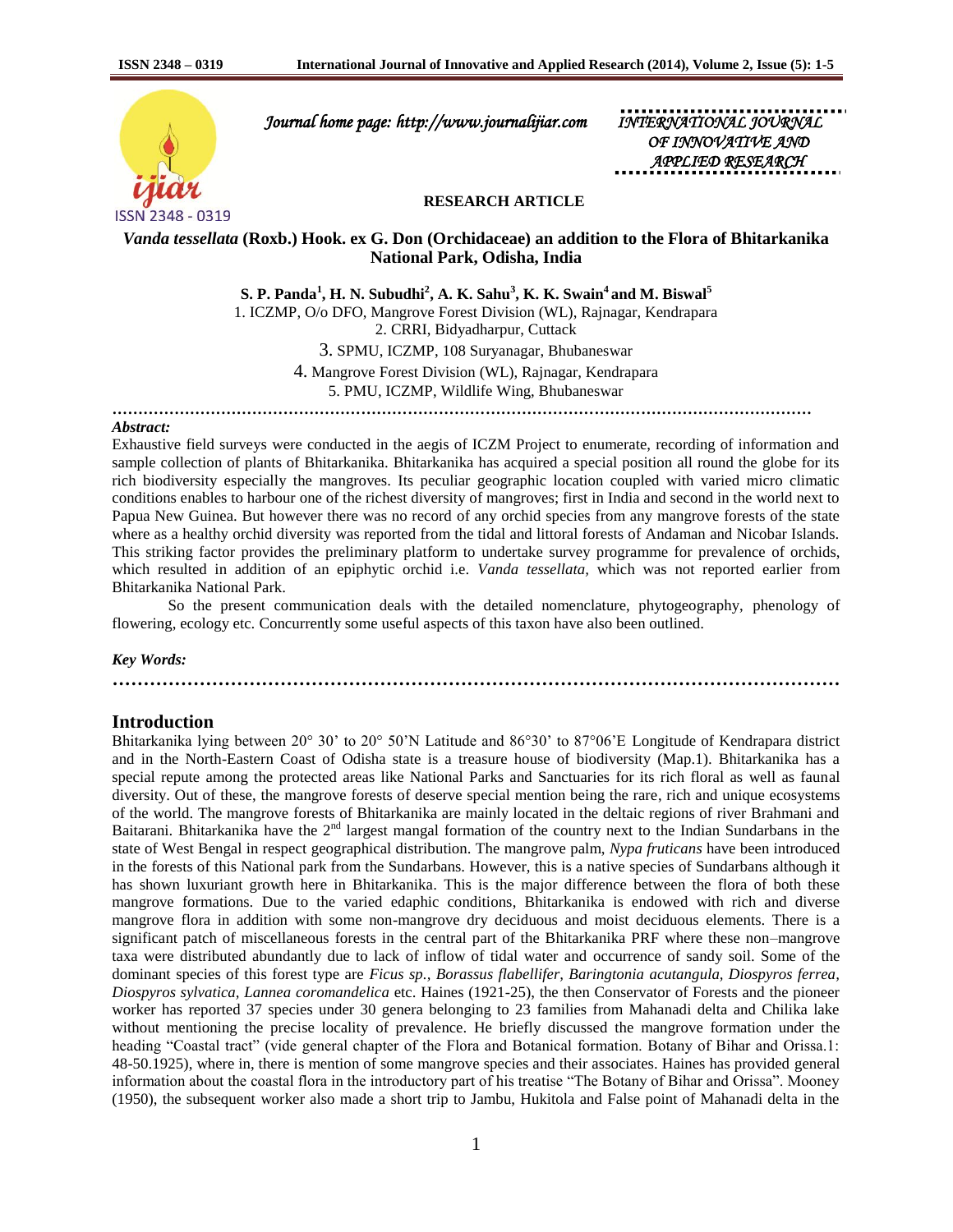month of June 1949. He added 12 species from these regions to his compendium when his treatise "Supplement to the Botany of Bihar and Orissa" was in the press. Of these, 10 species were turned out to be the new records for the state of Odisha. Both the workers, Haines (l.c.) and Mooney (l.c.) emphasized that further detailed studies of the unexplored and under explored coastal belt will add more species to the coastal flora. Banerjee (1984) have recorded 312 angiosperms including 2 pteridophytes belonging to 80 families from the sanctuary area. Out of these, 90 are monocots belonging to 18 families where as 209 are dicots under 62 families. In the past, many workers botanized the mangrove chunks of Odisha especially Bhitarkanika but no one have reported any orchid species from the mangrove forests (Choudhury 1984, 1990a, 1990b and Reddy *et al*. 2006). After these significant works, Saxena and Brahmam (1994-96) while compiling the flora of the state did not mention a single species of orchid from this area. Recently Kar and Chadha (1999) were given a detailed list of plant species occurring in this sanctuary, which is compilation of earlier data. But there is also no mention of any orchid species. So, it is quite clear that there was hardly any prior record of orchid species from the mangrove forests of Odisha in general and Bhitarkanika in particular. But in contrast the mangrove forests of Andaman and Nicobar Islands harbour number of orchids. The pioneer orchidologist of Odisha, S. Misra have visited the mangrove forests of Bhitarkanika exclusively for the search of orchids, but his effort resulted no addition of orchid from that area (Technical Report of AICOPTAX-Orchids, submitted to Ministry of Environment & Forests, Government of India, New Delhi, 2012).

Orchidaceae is the largest family of the world and in the state of Odisha it is ranked  $8<sup>th</sup>$  position (among the prevailing families) while there was no mention of any orchid species in the Flora of this National Park. This is the striking factor behind (undertaking) this piece of work. Taking these facts into account efforts were made for the pevalance of orchids. Finally in Bhitarkanika PRF, a clump of epiphytic plants were observed in budding stage. After critical observations and reference of perusal of literatures the identity of this species has been conformed to be *Vanda tessellata* (Roxb.) Hook. ex G. Don. As in the earlier flora/ list of plants of Bhitarkanika there was no mention of any orchid species, so this forms a new record for the flora of Bhitarkanika in respect of family, genus and species. Apart from this, it is the first record of an orchid species from the mangrove forests of Odisha.

### **Results and Discussion**

Orchids are the individual members of the world's largest flowering plants family i.e. Orchidaceae comprising over 22,000 species of different habits like epiphytic, lithophytic, saphrophytic and terrestrials. These are very rare and specials type of plants having immense role in horticulture as well as medicine industries. These are the indicative species of a particular forest. Like finding of *Vanda tessellata* (Roxb.) Hook. ex G. Don indicates that the forest is an open type of forest. So, the family orchidaceae along with its individual members placed in the special group of IUCN (International Union Conservation of Nature and Natural Resources). Considering these facts, a concise upto-date nomenclature, description, phenology, ecology along with their colossal role in medicine have been provided in brief.

**Vanda tessellata** (Roxb.) Hook. ex G. Don in Loud. Hort. Brit. 372. 1830; Haines, Bot. Bihar and Orissa 3: 1233. 1961; Matthew, Fl. Tam. Carnatic 3(3): 1600. 1983; Pullaiah, Fl. Andhra Pradesh 3: 959. 1994; Misra, Orch. Orissa 635. 2004. *Epidendrum tessellatum* Roxb. Pl. Corom. t. 42.1795. *Vanda roxburghii* R. Br. in Ker-Gawl., Bot. Reg. 6: t. 506. 1820.

Robust epiphytic herbs. Stems woody, terete, bearing aerial roots. Leaves sessile, plicate, articulate at base, strongly keeled, channeled, glabrous, coriaceous, oblong, obtuse, apex praemorse with unequal lobes, 10-14 cm long. Inflorescence axillary lax raceme, longer than the leaves; racemes with 4-12 spreading flowers. Flowers large, 40-50 mm across, pedicellate, bracteate, zygomorphic, showy, bluish colour with brown nerves, clawed, mild scented. Lip shorter than the sepals and petals, funnel shaped, fleshy, 3-lobed; hypochile with a conical spur. Capsules clavate, angled, woody, many seeded.

**Flowers :** March- May and September-December.

**Fruits**: June-January.

**Locality :** Bhitarkanika PRF.

**Ecology:** Common in deciduous forests in open vegetation or partly exposed conditions.

**Illustration :** Matthew, Illus. Fl. Tam. Carnatic f. 717. 1982.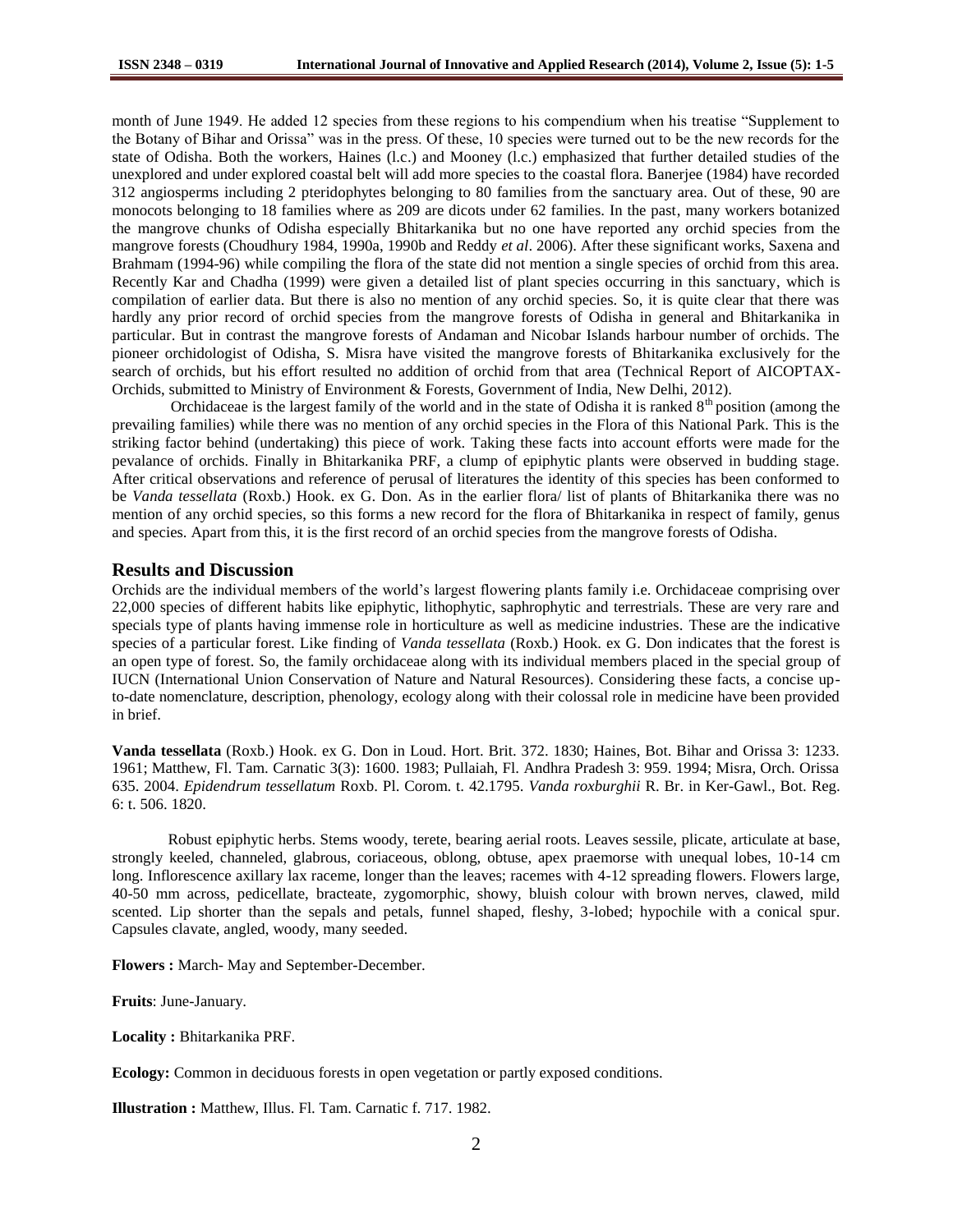**Taxonomical Note**: This species is very well known for its colour variations. Over 50 shades in green, yellow, blue etc. were recorded (Jayaweera, 1981). However, in Odisha around 10-12 shades are found (Misra, 2004). This is quite a hardy species among all the species of orchids very much suitable for cultivation in garden conditions**.**

**Medicinal Uses:** The alexiteric and antipyretic; useful in dyspepsia, bronchitis, inflammations, piles, hiccup. Externally the root is used in rheumatism and allied disorders and diseases of the nervous system. It is also remedy for secondary syphilis and scorpion sting. Juice of the leaves is given in otitis and the paste as febrifuge. The roots possess significant anti-inflammatory activity.

**Chemical composition:** The plant has an alkaloid, a glucoside, tannins, B-sitosterol, y-sitosterol and a long chain aliphatic compound, fatty oils, resins and colouring matters. Roots contain tetracosyl ferrulate and B-sitosterol-Dglucoside.

**Traditional uses:** In Unani system root is used as tonic to liver and brain; good for bronchitis, piles, lumbago, toothache, boils of the scalp; lessens inflammations; heals fractures. The root is bitter and useful in rheumatism and allied disorders. It also enters into the composition of several medicated oils for external application in rheumatism and diseases of the nervous system. The leaves are pounded into a paste and applied to the body during fever. A compound decoction of this root is being administered in case of Hemiplegia. The leaves are pounded and the paste is applied to the body to bring down fever; their juice is dropped in the ear for the treatment of Otitis media and other inflammatory conditions. The roots are used in Dyspepsia, Bronchitis, Rheumatism and also in fever. The entire herb is also used in sciatica. (Misra, 2004; Panda *et* Misra, 2006 and Subudhi *et al.*, 2012)

50 gm of root is boiled in 250 ml of water until it reduces to 100 ml and filtered and cooled. Then 5ml of the decoction is mixed with 3 to 5 ml of honey taken orally on empty stomach twice a day for one month for treatment of sexually transmitted diseases. The root paste is also used to cure rheumatism and nervous disorders (Dash *et al.*, 2008).



**Map.1. Map of Bhitarkanika Wildlife Sanctuary and National Park**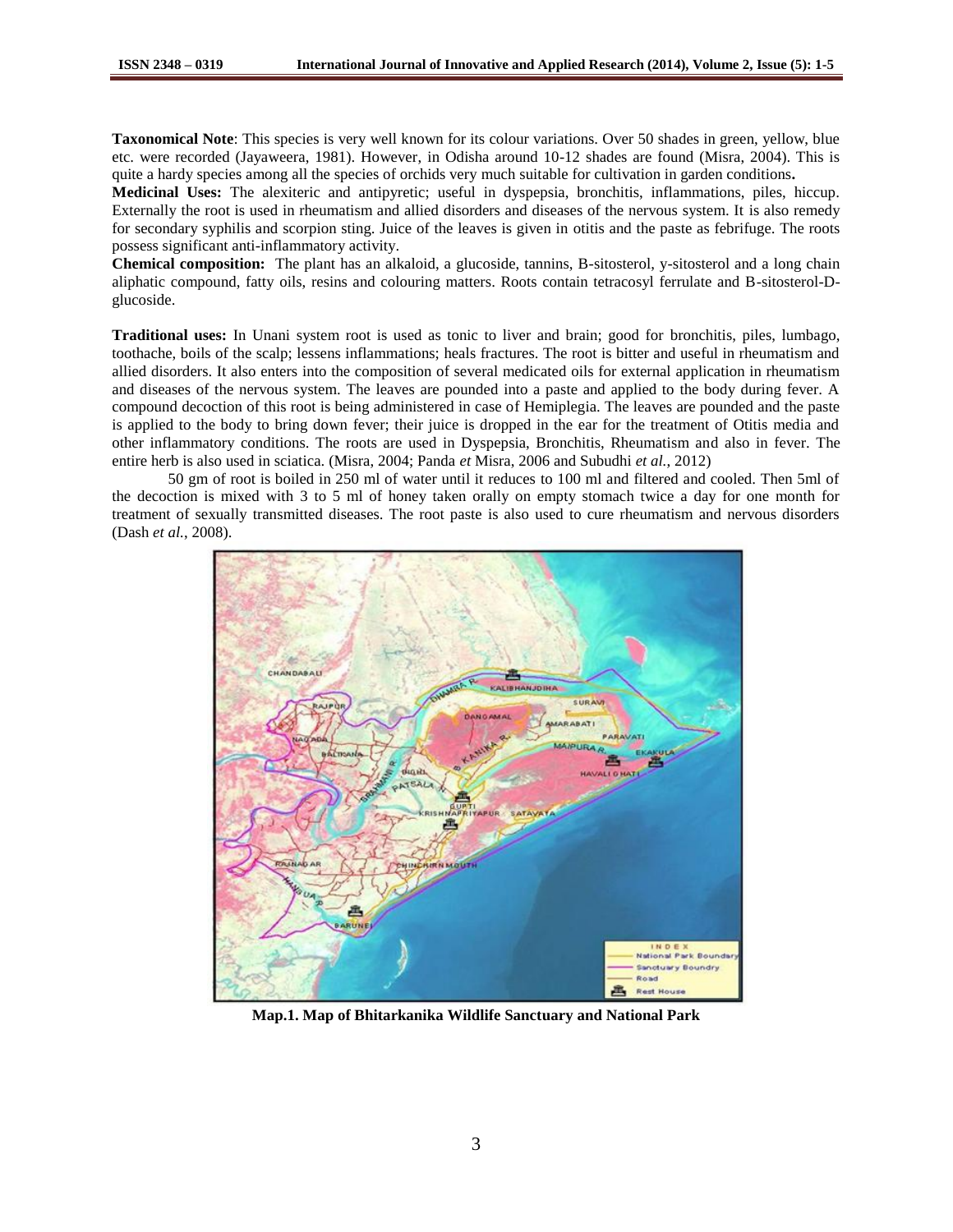

Plate 1. *Vanda tessellata* (Roxb.) Hook. ex G. Don in blooming

## **Acknowledgement:**

The authors are grateful to the PCCF (WL) & CWLW, Odisha; Project Director, ICZMP, Odisha; Nodal Officer, ICZMP, Wildlife Wing; Divisional Forest Officer, Mangrove Forest Division (WL), Rajnagar for necessary facilities. The financial supports of World Bank are also duly acknowledged.

# **References**

Banerjee LK. (1984): Vegetation of Bhitarkanika Sanctuary in Cuttack district, Orissa, India. J. Econ. Tax. Bot. 5(5):1065-1079.

Choudhury BP. (1984): A glimpse into the vegetation of Bhitarkanika Wildlife Sanctuary in the state of Orissa*.* Ind. Bot. Rept*.* 3(2):121.124.

Choudhury BP. (1990a): Bhitarkanika Mangrove Swamps. J. Env. Sci. 3(1):1-16.

Choudhury BP. (1990b): The unique mangrove forest of Bhitarkanika in the state of Orissa. Orissa review 46 (9): 34-39.

Dash PK, Sahoo S, Bal S. (2008): Ethnobotanical studies on orchids of Niyamagiri hill ranges, Orissa, India. Ethnobotanical Leaflets. 12: 70-78.